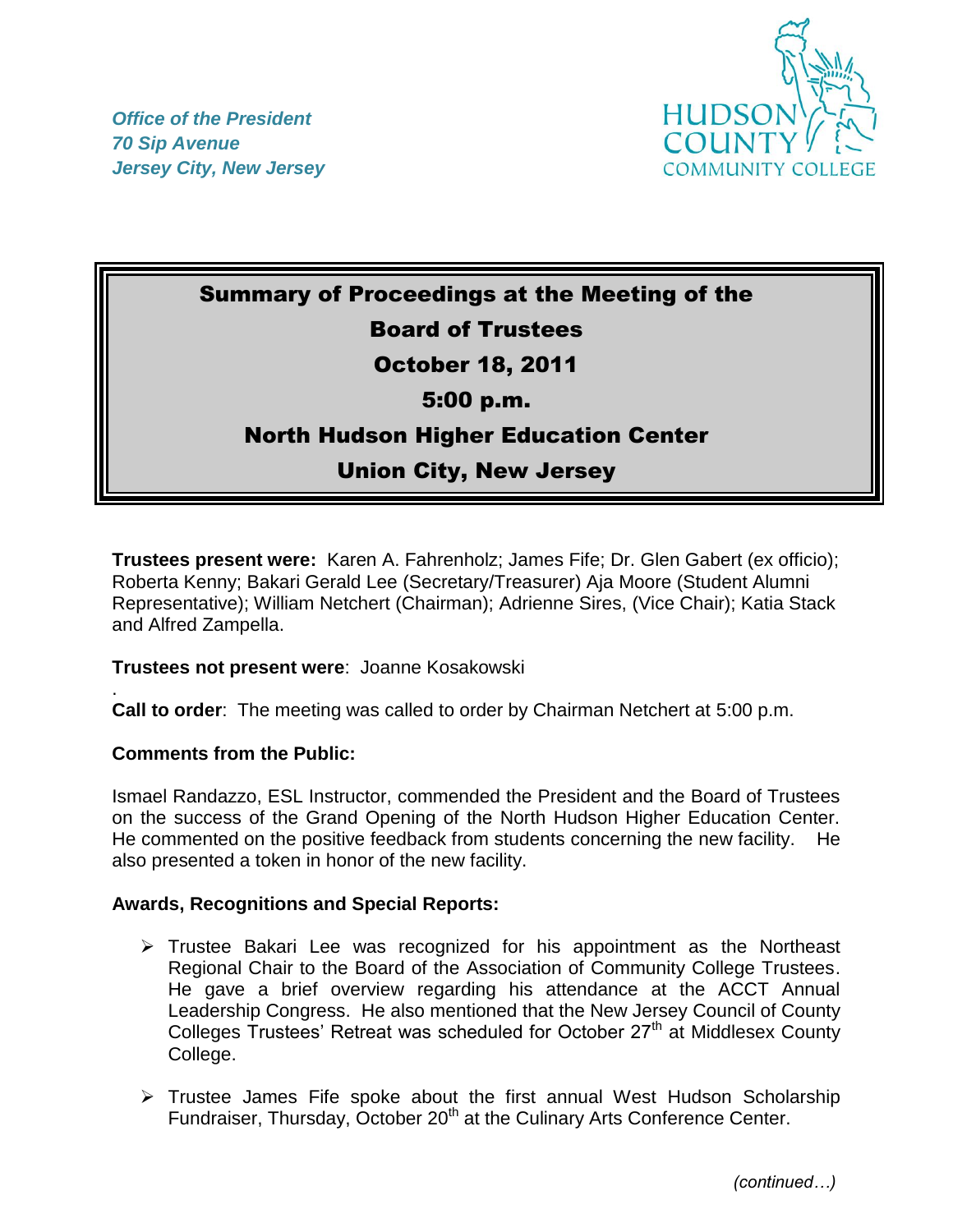The trustees **approved the minutes** of their meeting of September 13, 2011.

The following actions were taken concerning **fiscal, administrative, lease and capital recommendations** brought forward by the Administration:

- The award of a background investigation vendor for the Human Resources Department was made to Hire Right of Irvine, California in an amount not to exceed \$25,000.00.
- The award of a food cleaning supplies and small implements vendor for Culinary Arts was made to Sysco Food Service of Jersey City, New Jersey in the amount of \$67,000.00.
- The award for alterations to the mezzanine level at 81 Sip Avenue was made to Molba Construction of Little Ferry, New Jersey in the amount of \$515,981.00.
- The award for copier machines was made to Penquin Imaging of West Windsor, New Jersey in the amount of \$707,095.00.
- The Minutes of the August 16, 2011 Meeting of the Board of Trustees were confirmed to reflect the approval to purchase furniture to be funded by Chapter 12 in the amount of \$744,870.00.
- The award to purchase a three-year software lease for ESL laboratories was made to ReLANpro/ASC Direct Inc. of Marshfield, Missouri in the amount of \$22,250,00
- The award for LEED certified commissioning services for the new library at 65-79 Sip was made to Wick Fisher White of Philadelphia, Pennsylvania in the amount of \$47,000.00.
- The report of the Facilities Ad Hoc Committee for its meeting of July 14, 2011 was accepted for inclusion in the record.

The following actions were taken concerning **personnel recommendations** brought forward by the Administration:

- The retirement of an Assistant Professor of Business was accepted.
- The resignations of a Counselor and a Director of Academic Foundations were accepted.